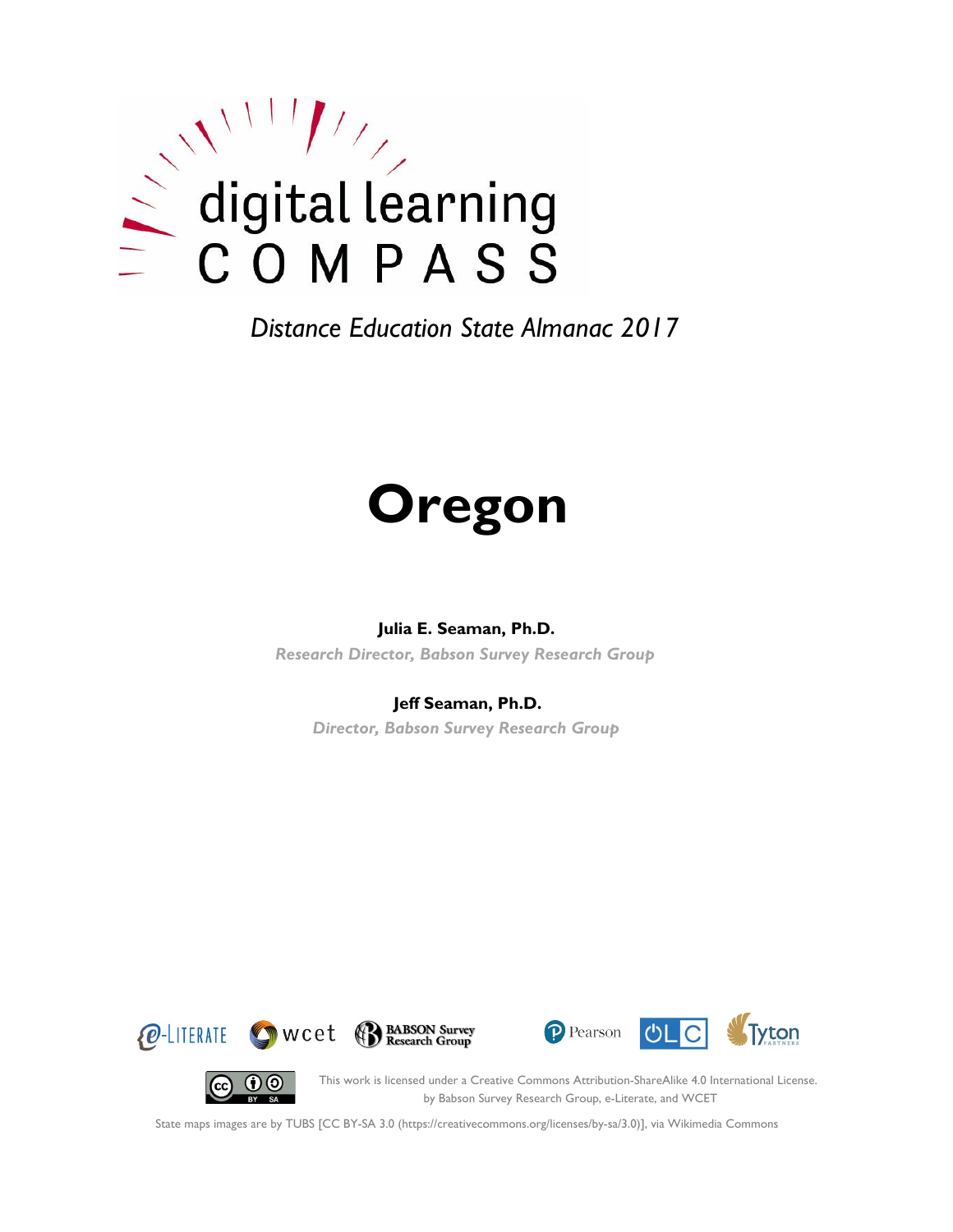| <b>Oregon</b> |                               |              |                  |  |
|---------------|-------------------------------|--------------|------------------|--|
|               |                               | <b>State</b> | % of<br>National |  |
|               |                               |              |                  |  |
|               | <b>Population</b>             | 4,093,465    | 1.3%             |  |
|               | 18-55 Population              | 1,923,929    | 1.3%             |  |
|               | <b>Number of Institutions</b> | 65           | 1.3%             |  |
|               |                               |              |                  |  |

 Oregon has 65 degree-granting higher education institutions, which represent 1.3% of all such institutions in the United States. These institutions enrolled a total of 241,043 students as of fall 2015 (207,261 of which are studying at the undergraduate level and 33,782 at the graduate level). The fall 2015 figure is a decrease of 14,000 students (or -5.5%) from the number enrolled in the fall of 2012.

Among the total student body, 70,424 (59,408 undergraduates and 11,016 graduate students) were taking at least one course at a distance. This is 29.2% of the enrolled student body, which is lower than the national average rate of 29.7%. The number of students taking distance education courses in the state increased by 12,681 (or 22.0%) between fall 2012 and fall 2015. This is higher than the national level of growth of 11.0%.

 30,321 students in Oregon are taking all of their courses at a distance, made up of 21,699 undergraduates and 8,622 graduates. This represents 12.6% of all students enrolled in the state, a rate that is lower than the national average of 14.3%. A total of 18,062 (or 59.6% of these exclusively online students) live in Oregon, the remainder come from outside of the state. This rate is higher than the national in-state average of 55.1%.

 The number of students that take any of their courses on campus, including those who take all of their courses on campus and those who take a mix of on-campus and distance courses, is 210,722, or 87.4% of the total student enrollment in Oregon. This number represents a decrease in proportion on campus from the four years prior (90.8% from 231,555 students in 2012). The -3.4% rate is a larger change than the national 1.7% decrease.

|                                                        |                            | <b>Total</b>        |                        | <b>Undergraduate</b> |                        | Graduate     |                        |
|--------------------------------------------------------|----------------------------|---------------------|------------------------|----------------------|------------------------|--------------|------------------------|
|                                                        |                            | <b>All Students</b> | Any<br><b>Distance</b> | <b>All Students</b>  | Any<br><b>Distance</b> | All Students | Any<br><b>Distance</b> |
|                                                        | <b>Total</b>               | 241,043             | 70.424                 | 207,261              | 59,408                 | 33,782       | 11,016                 |
|                                                        | Private for-profit         | 5,165               | 1,308                  | 4.920                | 1.073                  | 245          | 235                    |
| Control                                                | Private not-for-profit     | 37,930              | 10,010                 | 22,306               | 2,514                  | 15,624       | 7,496                  |
|                                                        | Public                     | 197,948             | 59,106                 | 180,035              | 55,821                 | 17,913       | 3,285                  |
| <b>Type</b>                                            | 2 to 4-year                | 94,681              | 32,379                 | 94,681               | 32,379                 | 0            | 0                      |
|                                                        | 4-year or more             | 146,362             | 38,045                 | 112,580              | 27,029                 | 33,782       | 11,016                 |
| <b>Instutional</b><br><b>Enrollment</b><br><b>Size</b> | Under 1,000                | 14,539              | 5,066                  | 10,595               | 3,546                  | 3,944        | 1,520                  |
|                                                        | $1,000 - 4,999$            | 50,694              | 12,035                 | 42,126               | 10,646                 | 8,568        | 1,389                  |
|                                                        | $5,000 - 9,999$            | 54,257              | 19,117                 | 46,953               | 13,219                 | 7,304        | 5,898                  |
|                                                        | 10,000 - 19,999            | 11,454              | 3,760                  | 11,454               | 3,760                  | $\mathbf 0$  | $\mathbf{0}$           |
|                                                        | 20,000 and above           | 110,099             | 30,446                 | 96,133               | 28,237                 | 13,966       | 2,209                  |
|                                                        | Associate's College        | 94,424              | 32,437                 | 94,424               | 32,437                 | $\mathbf 0$  | $\mathbf{0}$           |
|                                                        | Baccalaureate College      | 15,362              | 2,001                  | 13,293               | 1,933                  | 2,069        | 68                     |
| Carnegie                                               | <b>Doctoral University</b> | 81,096              | 19,597                 | 67,130               | 17,388                 | 13,966       | 2,209                  |
|                                                        | Master's College           | 30,737              | 7,674                  | 24,344               | 5,833                  | 6,393        | 1,841                  |
|                                                        | Specialized                | 18,314              | 8,529                  | 7,119                | 1,633                  | 11,195       | 6,896                  |
|                                                        | Unassigned                 | 1,110               | 186                    | 951                  | 184                    | 159          | $\overline{2}$         |

### **Overall and Distance Enrollment - 2015**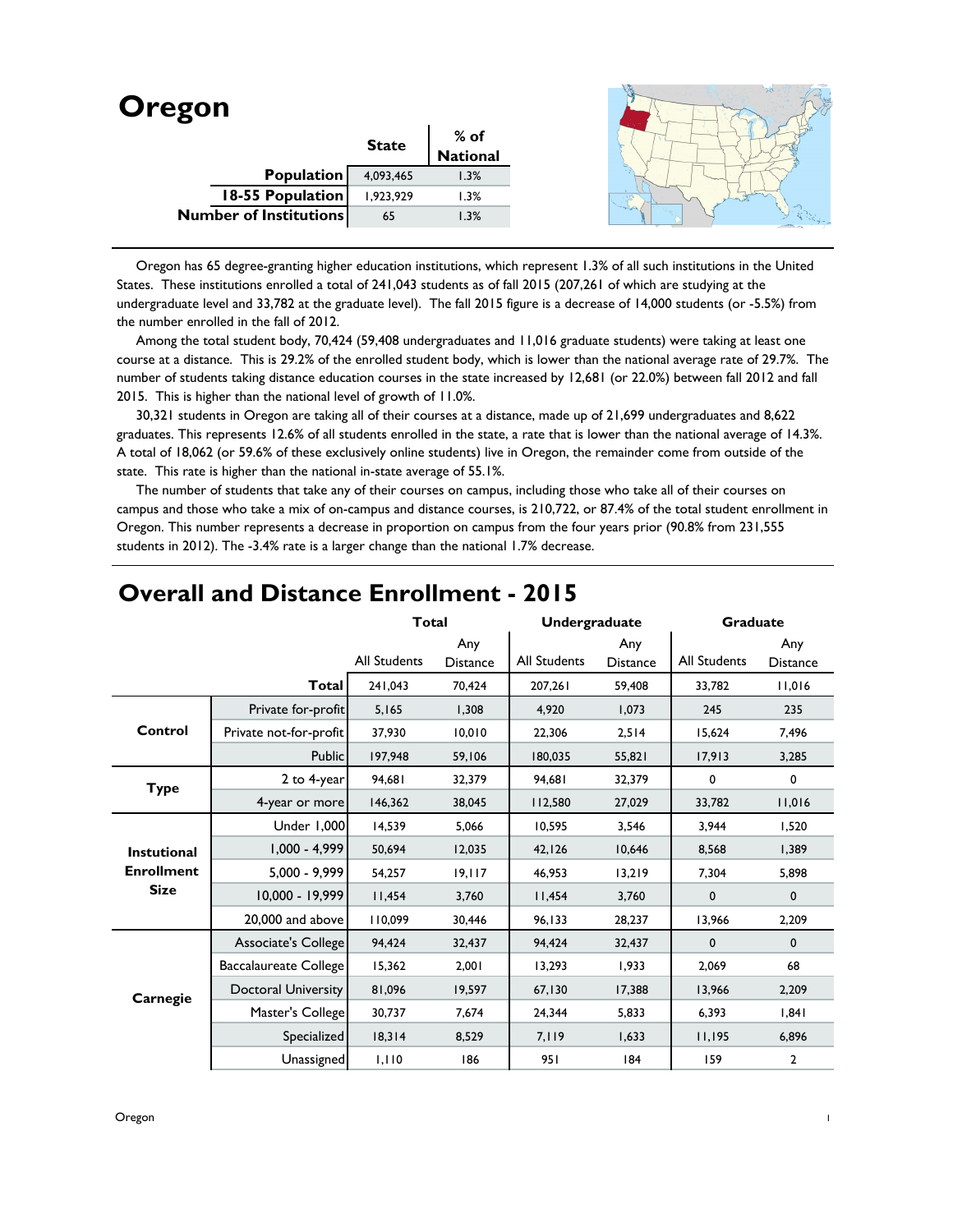

## **Distribution of Total Student Enrollment**



## **On-Campus Students**



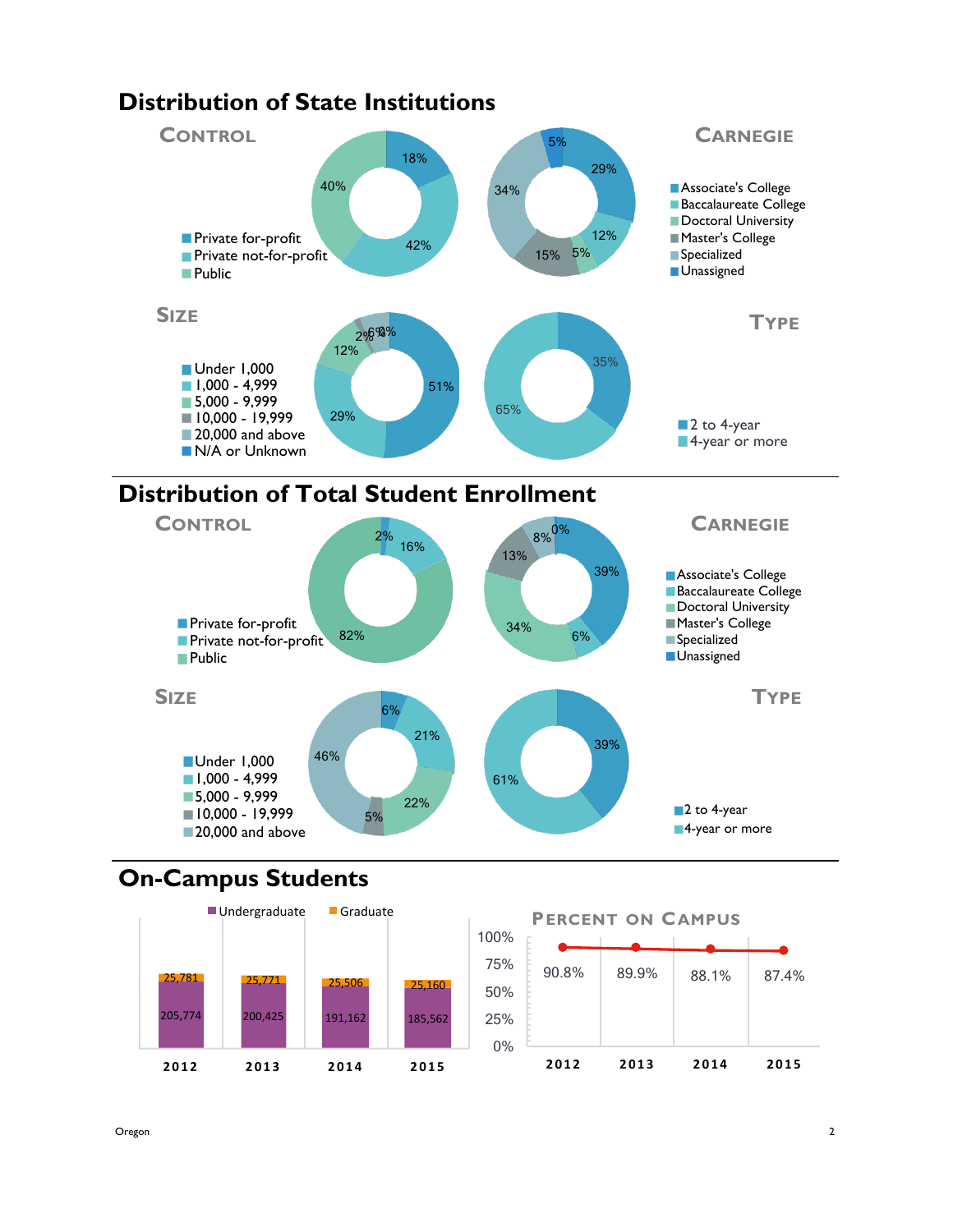## **Distribution of Distance Student Enrollment**



## **Enrollment Trends**



## **Exclusively Distance Student Locations**